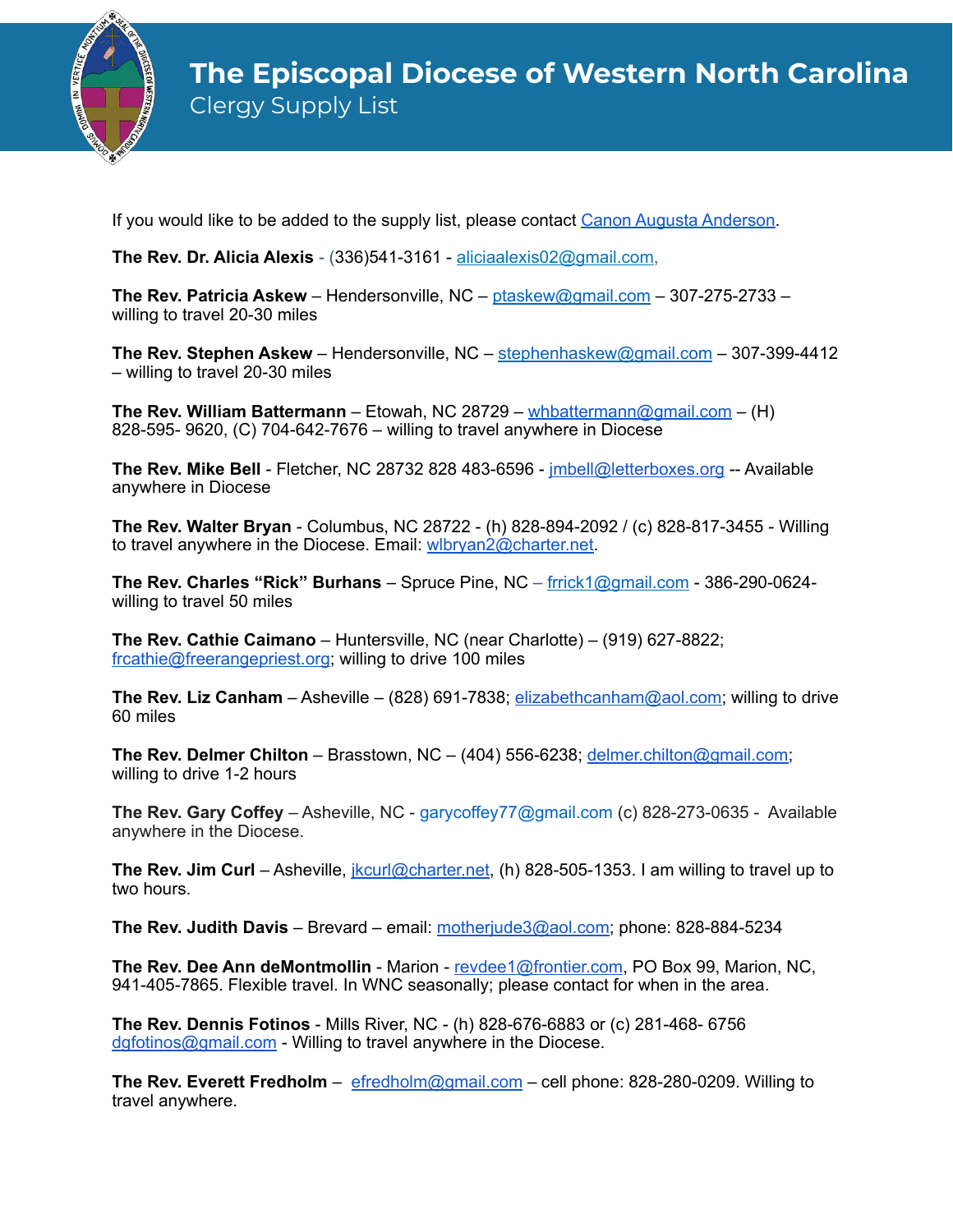**The Rev. Horace Free** – 917-524-5572 — Hayesville — [horacefree@icloud.com](mailto:horacefree@icloud.com) – will travel up to 2 hours

**The Rev. Joan Grant** — 828-301-1473 — [joangrant33@hotmail.com](mailto:joangrant33@hotmail.com) — Willing to go anywhere in the Diocese

**The Rev. Norma Hanson** -- [rev.drnorma@yahoo.com](mailto:rev.drnorma@yahoo.com) -- Willing to travel anywhere in the Diocese

**The Rev. Peter Hawes** – Asheville – [pwh141@gmail.com](mailto:pwh141@gmail.com) – 828-575-9519 – up to 50 miles

**The Rev. Linda Hawkins** – Cedar Mountain – [woffordhawkins@gmail.com](mailto:woffordhawkins@gmail.com) – 703-244-7037 – will travel up to 1 hour

**The Rev. Martha Honaker** - Home - 336-363-9163, Cell - 336-972-0678.

**The Rev. Dr. Carol Jablonski** – Asheville – [cjjablons@gmail.com](mailto:cjjablons@gmail.com) – 202-714-8134 – willing to travel 1 ½ hours

**The Rev. Ross Jones** – Asheville – [rossjones385@gmail.com](mailto:rossjones385@gmail.com) – 828-274-7821

**The Rev. Kris Kramer** – Shelby - (904)460-8990 - [frkris@gmail.com](mailto:frkris@gmail.com) - willing to drive any distance

**The Rev. Richard Kunz** – Brevard – (609) 947-4986; [kunzrichard@gmail.com](mailto:kunzrichard@gmail.com); willing to drive two hours

**The Rev. Rick Lawler** – cell: 828-406-9933; email: [ricklawler2017@gmail.com](mailto:ricklawler2017@gmail.com)

**The Rev. Beth Lilly** – Newton – 828-461-1555 – email: [motherbeth@gmail.com](mailto:motherbeth@gmail.com) – will travel up to 100 miles

**The Rev. Fred Lindstrom** -- Franklin, NC 828-349-4955 - [frdlindstrom@gmail.com](mailto:frdlindstrom@gmail.com)

**The Rev. Bill Livingston** – Brevard, NC cell: (828) 577-9325; email: [rector\\_bill@bellsouth.net](mailto:rector_bill@bellsouth.net) Willing to travel anywhere in the Diocese.

**The Rev. Art Mack** - Hendersonville - 828-697-7604 - [mackar4264@yahoo.com](mailto:mackar4264@yahoo.com) - Willing to travel anywhere in the Diocese

**The Rev. Houston Matthews** – Gastonia – (704) 886-8179; [mattybird1@me.com](mailto:mattybird1@me.com); willing to drive two hours

**The Rev. Nick McDonald** - Cell 410-746-2436[, nickmcd57@gmail.com](mailto:nickmcd57@gmail.com), Travel distance of 90 miles one-way from Weaverville/North Asheville

**The Rev. Jean McGraw** – Ennice, NC (near Wilkesboro/Boone/Blowing Rock) – (843) 442-2692; jeangm2011@gmail.com; willing to drive one hour

**The Rev. Tim McRee** - Canton, NC - (828)734-8689 - Willing to travel 100 miles

**The Rev. Keely Morgan** - [keelymorgan@gmail.com](mailto:keelymorgan@gmail.com) — (651)253-5475